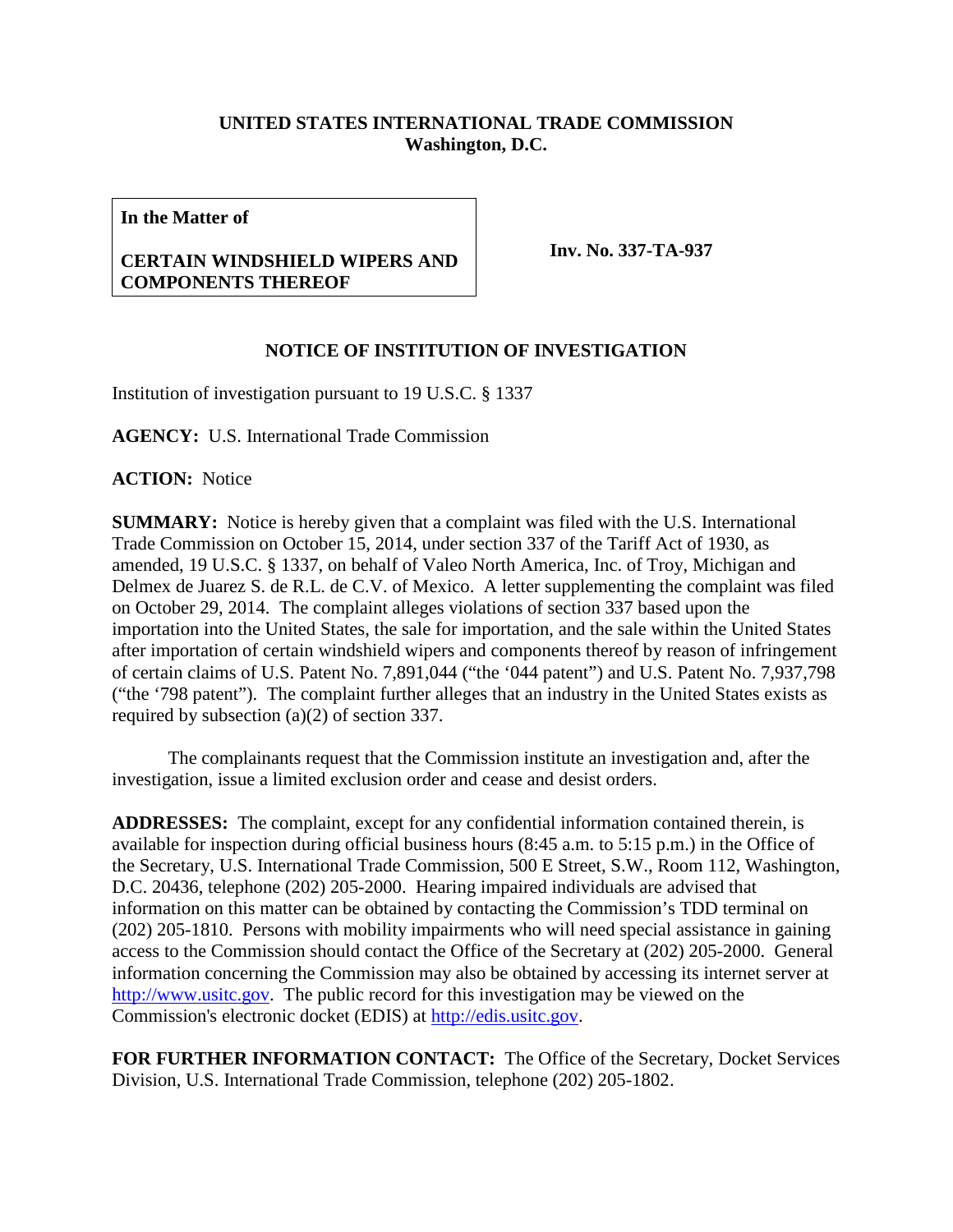**AUTHORITY:** The authority for institution of this investigation is contained in section 337 of the Tariff Act of 1930, as amended, and in section 210.10 of the Commission's Rules of Practice and Procedure, 19 C.F.R. § 210.10 (2014).

**SCOPE OF INVESTIGATION:** Having considered the complaint, the U.S. International Trade Commission, on November 17, 2014, **ORDERED THAT** –

(1) Pursuant to subsection (b) of section 337 of the Tariff Act of 1930, as amended, an investigation be instituted to determine whether there is a violation of subsection  $(a)(1)(B)$  of section 337 in the importation into the United States, the sale for importation, or the sale within the United States after importation of certain windshield wipers and components thereof by reason of infringement of one or more of claims 1, 2, 5, 7, 8, 10-14, 18, 19, and 31-33 of the '044 patent and claims 1-12, 14, and 15 of the '798 patent, and whether an industry in the United States exists as required by subsection (a)(2) of section 337;

(2) For the purpose of the investigation so instituted, the following are hereby named as parties upon which this notice of investigation shall be served:

(a) The complainants are:

Valeo North America, Inc. 150 Stephenson Highway Troy, MI 48083

Delmex de Juarez S. de R.L. de C.V. Avenida de las Torres y calle Intermex #1681 Parque Industiral Intermex Cd. Juarez, Chihuahua 32640 Mexico

(b) The respondents are the following entities alleged to be in violation of section 337, and are the parties upon which the complaint is to be served:

> Trico Products Corporation 3255 West Hamlin Road Rochester Hills, Michigan 48309

Trico Products 1995 Billy Mitchell Boulevard Brownsville, TX 78521

Trico Componentes SA de CV Ave Michigan #200 Matamoros, Tamaulipas Mexico; and